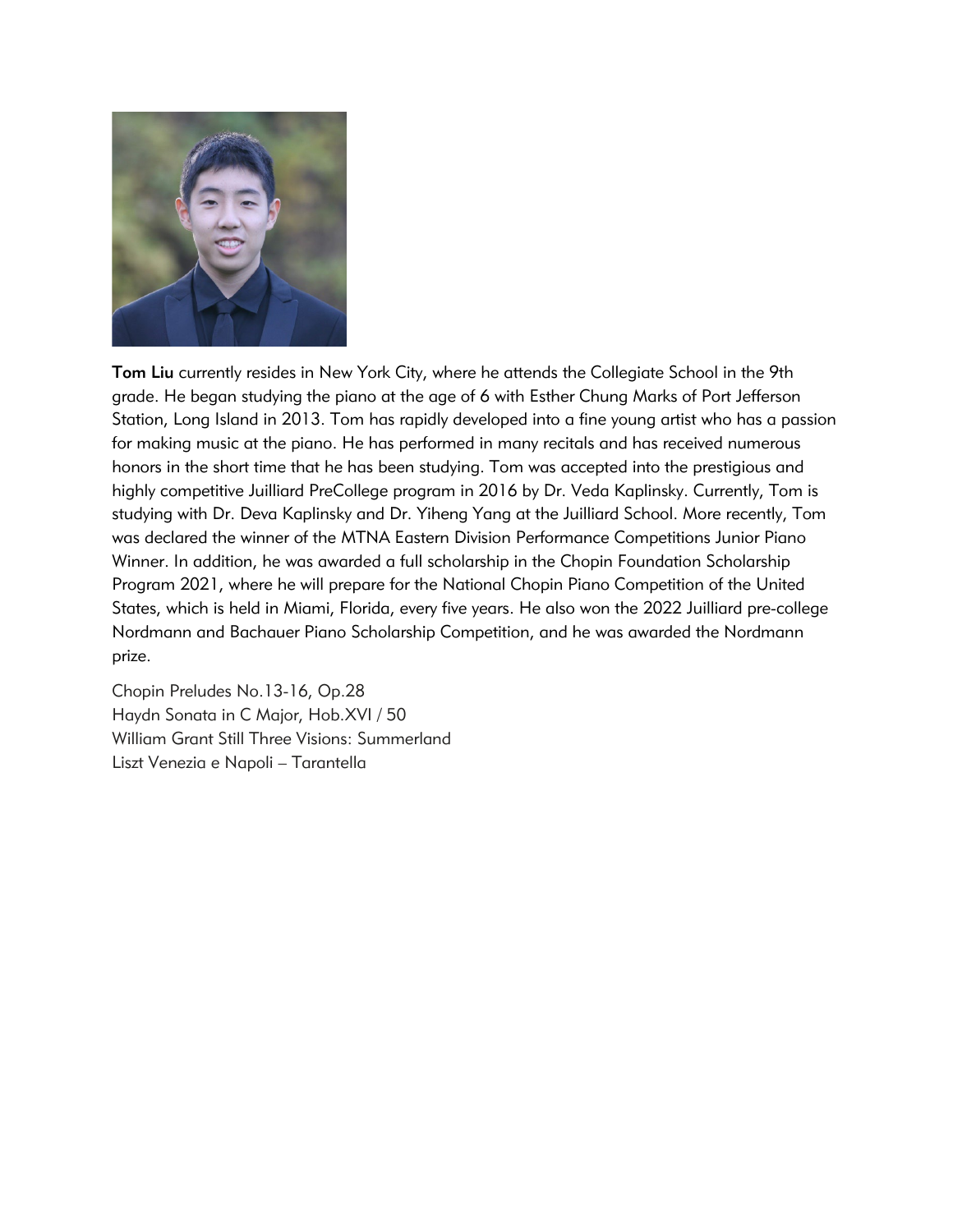

Born in 2005, Kevin Wang began his piano studies at the age of eight in Regina, Saskatchewan. Currently, he is a scholarship student at the Phil and Eli Taylor Academy, under the tutelage of Lang Ning Liu. He has performed with the Toronto Symphony Orchestra (cond. Maziar Heidari) in Meridian Hall. He was the Grand Prize winner of CCC in 2019. He was also awarded first prize in numerous competitions, including IMFC, North York Music Festival in 2021, and third prize in the 2018 Steinway Piano Competition.

W. G. Still: 3 Visions - Summerland W. A Mozart: Piano Sonata No 12 in F major K 332 - Allegro F. Liszt: Piano Sonata in B minor S. 178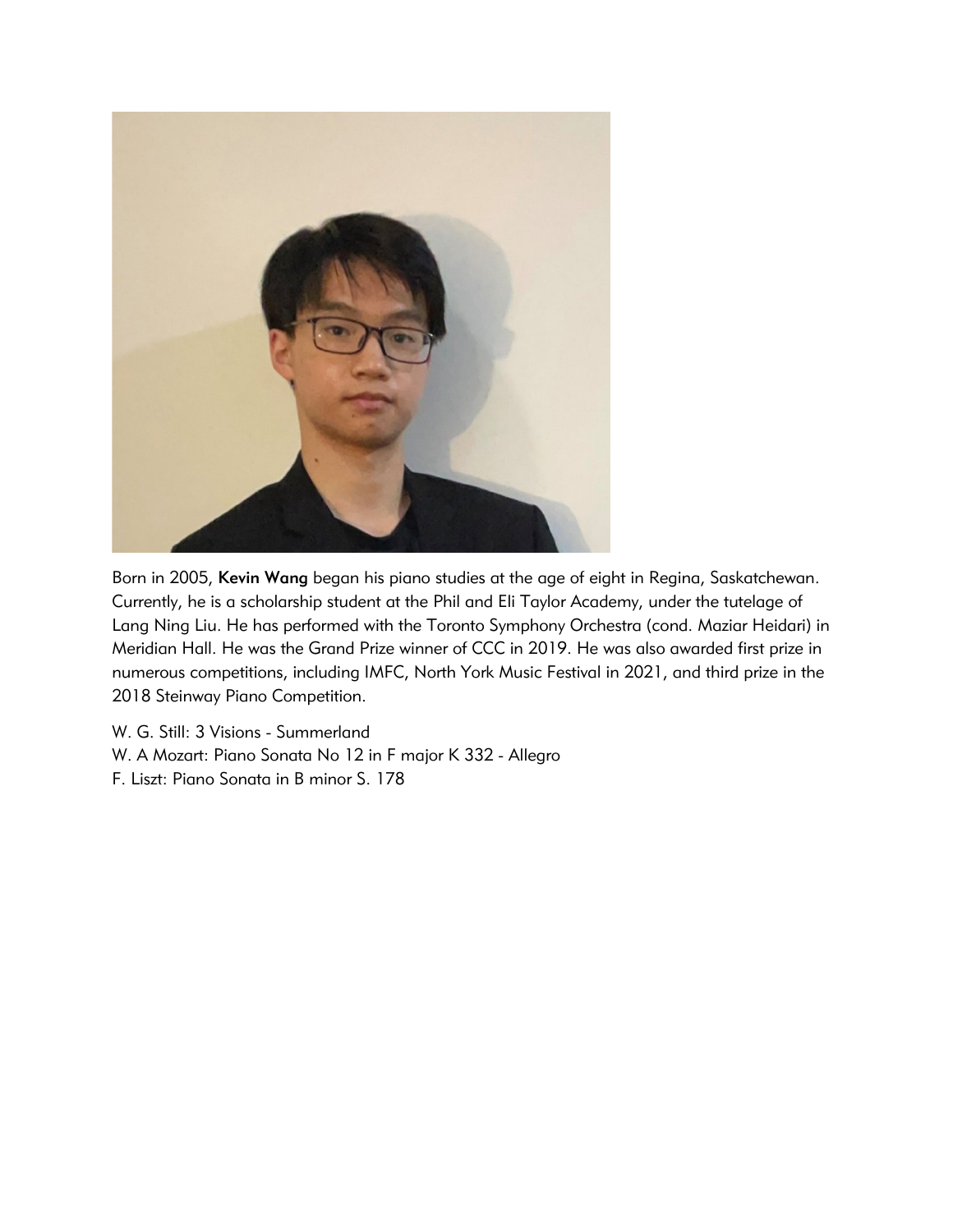

Xuanyan Jessie Gong was born in Shanghai, China in 2007 and showed particular interest in music from a very young age. Jessie is currently a piano student of Professor Ernest Barretta in the Juilliard school pre-college division and a ninth grader at the Waldorf School of Garden City. Prior to coming to the U.S.. She studied simultaneously with Peter Tomasz and James Brown in Shanghai; Later, she studied under Professor Matti Raekallio for three years after being admitted by the Juilliard school Pre-college division in the summer of 2018.

Performing and sharing music with people is one of Jessie's biggest joys. She has performed twice for elderly people on China's Double Ninth Festival, and was also invited to showcase in the Alice Tully Hall lobby last May, where she had the precious opportunity to perform Prokofiev's seventh sonata for passersby on the streets. Jessie has performed music by composers such as Bach, Scarlatti, Haydn, Mozart, Beethoven, Brahms, Chopin, Liszt, Prokofiev, Rachmaninoff, and Debussy; She has also given many successful performances and recitals in various concert halls in Shanghai, Beijing, Qingdao, and New York. Recently, Jessie has given a Chopin Recital, where she shared four Mazurkas and Etudes opus 25 by Frédéric F. Chopin, and she had also become a fellow of the From the Top NPR program.

Beethoven sonata no.18, Op.31 nr.3 Chopin Mazurka op.24 nr.2 Chopin Etude op.25, no.3 Chopin Ballade no.1 opus.23 L. Auerbach preludes no.18, 16, 21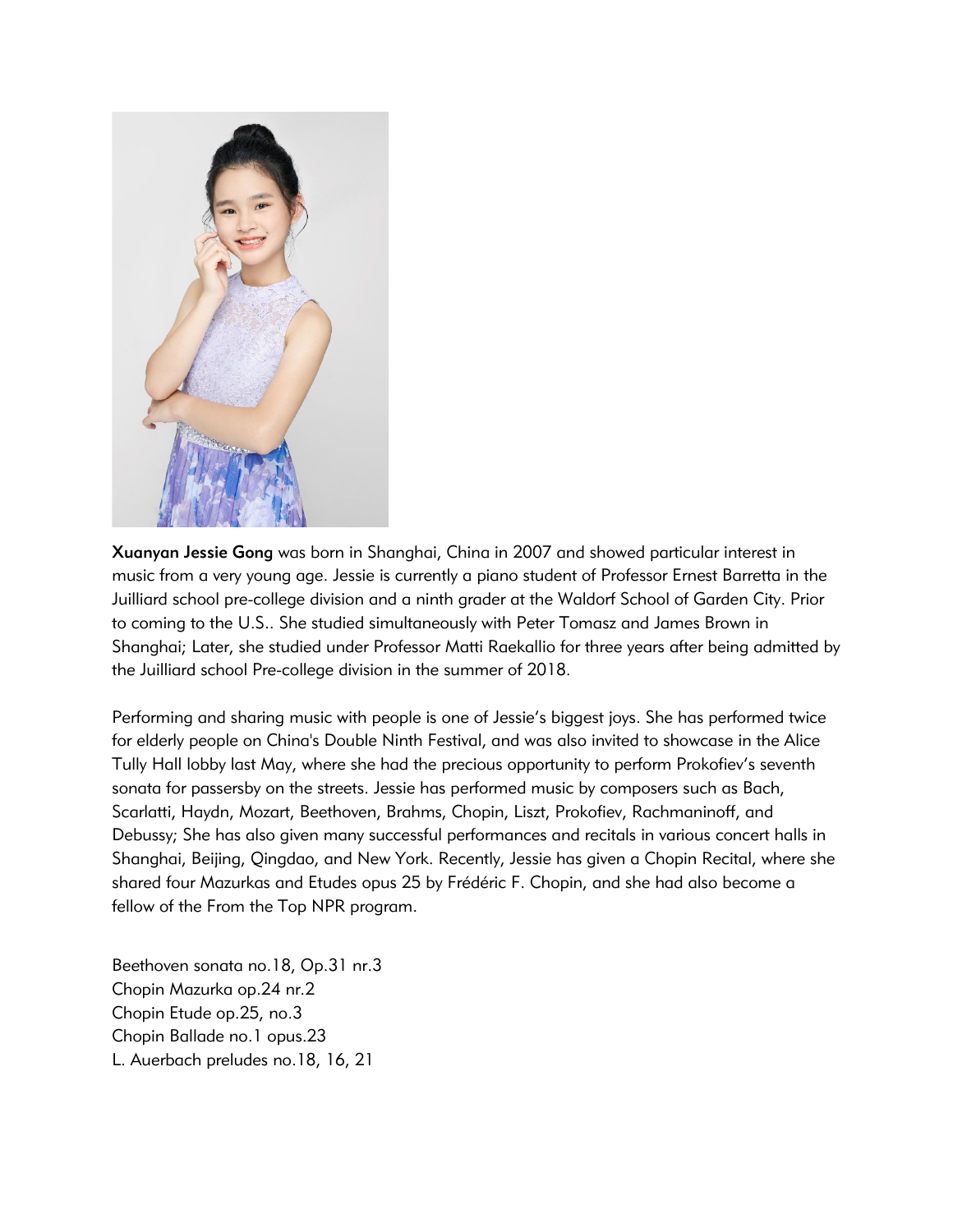

Xuanxiang Wu, 15 years old, was admitted to the Music Middle School Affiliated with the Shanghai Conservatory of Music(Elementary School) in 2016 and studied with Ting Zhong. Since September 2021,he has been studying at the Juilliard Pre-College as a student of Ernest Barretta. He has performed in well-known venues across the globe and collaborated with numerous orchestras. His achievement was also recognized by countless prizes, scholarships and performance opportunities. Major events include: -2022,Overall Winner in Philadelphia International Music Festival Online 2021 December Concerto Competition -2021, First Prize and Best performance of a classical Work of Young Artist Group in The Canada International Piano Competition -2021,First Prize of Junior Division B in 2021 8th GOCAA International Piano Competition and was selected as 2021 GOCAA Young Artist -2019, First Prize and Special Prize of Junior youth Group in 2019 St.Petersburg International Music Competition -2019, First Prize of Children Group in the 3rd Futian National Piano Competition for Young pianists of 2019 the 3rd LangLang Shenzhen Futian International Piano Festival -2018,First Prize in the 2018 New York International Music Competition and won the Solomon Mikowsky Award for Outstanding Young Musical Talent. He performed with the New York International Youth Philharmonic in Carnegie Hall. The performance video posted on Facebook by Classic FM -2018 ,he performed with Shanghai Philharmonic Orchestra in Symphony Concert of Excellent Students in Piano Department of Music Middle School Affiliated to Shanghai Conservatory of Music in He Luting Concert Hall -2018, he Selected to study at the Maestro Piano Concerto Class of Xiamen Philharmonic Orchestra and performed with Xiamen Philharmonic Orchestra. Besides playing the piano, He also enjoys painting, reading, watching movies

Beethoven Piano Sonata No.24 in F-sharp Major,Op.78: Adagio cantabile – Allegro ma non troppo (6'40") Lera Auerbach - Preludes No.8 (1'11") Gerard Pesson: Vexierbilder II No.1 Speech of Clouds Johannes Brahms Variations and Fugue on a Theme by Handel, Op.24 (27')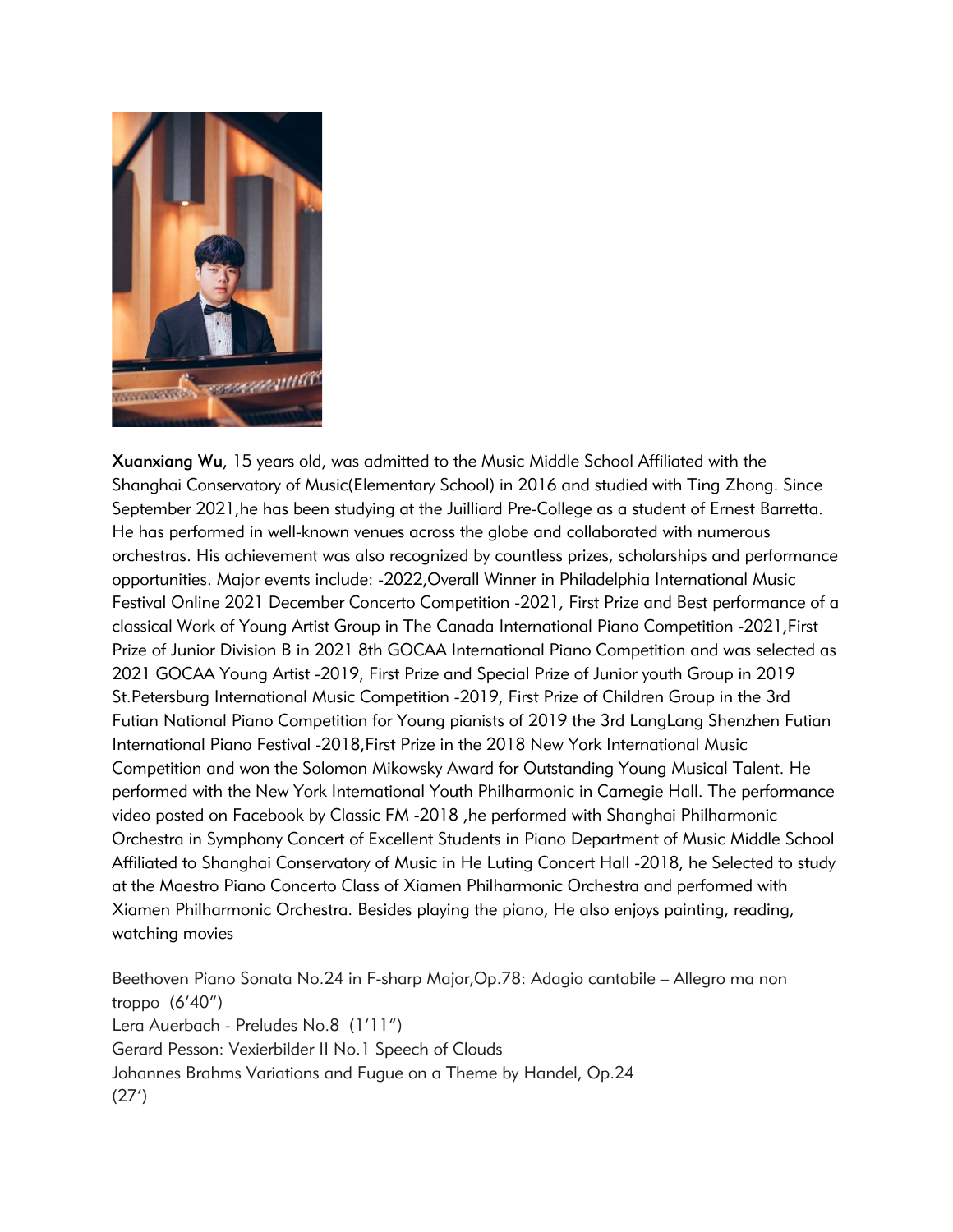

Elizabeth Yang, 18, began learning piano from the age of four and is a student of Grace Junghee Yang. She has won numerous competitions such as the Elena Leonova International Young Pianists Competition, Memphis International Piano Competition, APEX International Piano Competition, New Jersey Music Teachers Association Young Musician Competition, National YoungArts Foundation Competition, 2nd place in the MTNA Senior Duet Piano Competition, VIVO International Music Competition, the Greater Princeton Steinway Piano Competition, the International Grande Music Competition, the Cecilian Music Club Young Artist Competition, and the Camerata Artists International Competition. Along with these competitions, she was selected as the orchestral pianist in Carnegie Hall's 2020 National Youth Orchestra 2 and as a National YoungArts Foundation winner in 2020, 2021, and 2022. With these accomplishments, Elizabeth had the honor of performing in Merkin Concert Hall, Carnegie Hall's Weill Recital Hall, Lincoln Center Alice Tully Hall, and the Metropolitan Museum in New York City. She has had the privilege of playing in masterclasses with John Perry, Charles Abramovic, and Natasha Paremski, and has also been a selected participant in the Southeastern Piano Festival, Texas State International Piano Festival, International Institute for Young Musicians, and Philadelphia International Music Festival. Using her abilities as a musician, she spends many hours volunteering at local churches, senior centers, and choruses. She also enjoys playing the oboe in her school band and was selected in the CJMEA Region band and NJMEA All-States band and orchestra. In her leisure time, she enjoys reading and playing with her dogs.

Beethoven, Sonata No.7 in D Major Op.10 no. 3: Presto Chopin, Sonata No.3 in B minor Op.58: Allegro Maestoso Beach, Fireflies from op.15 Vine, Sonata No.1, 2nd movement Liszt, Mephisto Waltz